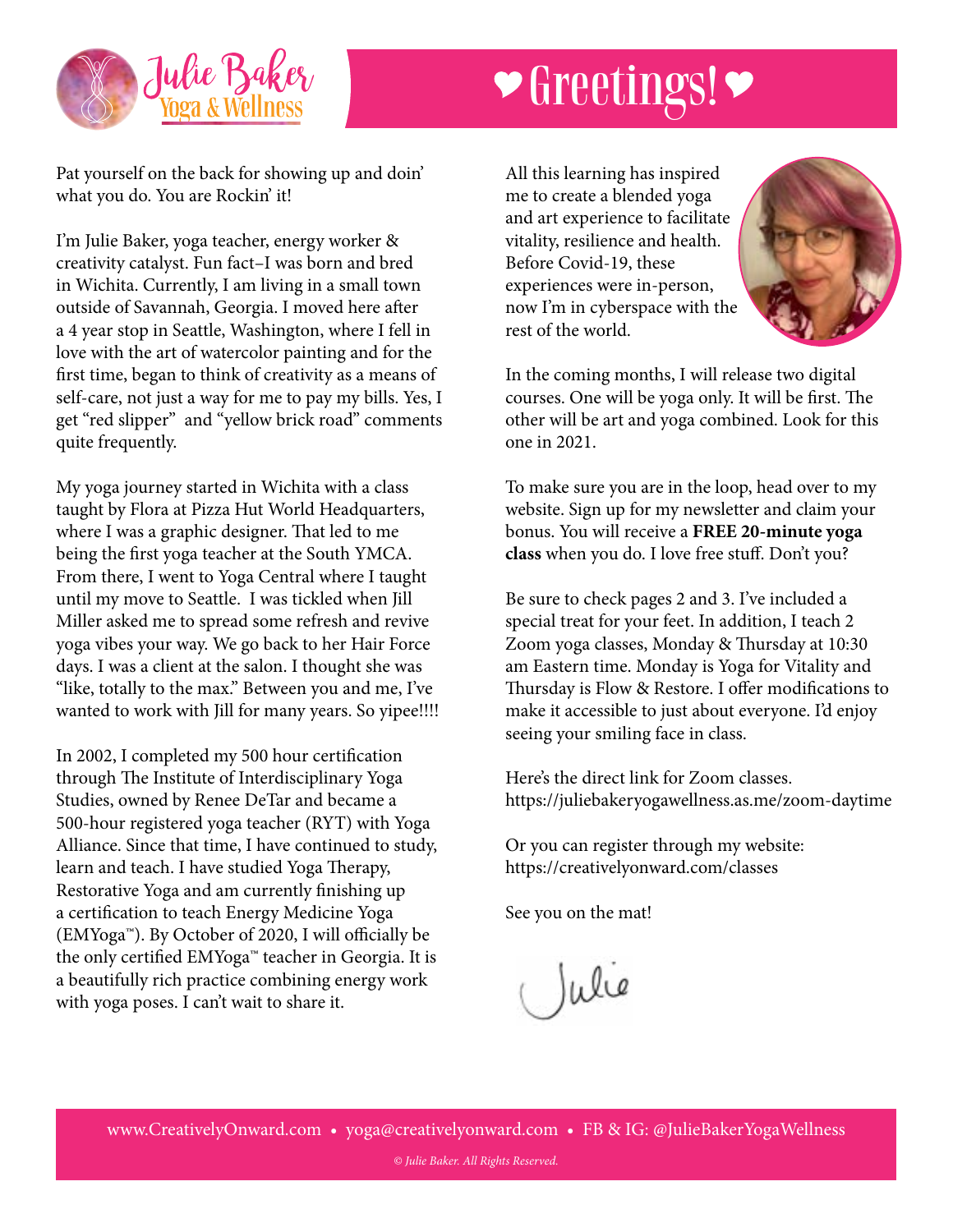

## **▼ Feet Treat ▶**

*Use this technique to release tension in the feet and legs.*



Step 1: Place tennis ball under center of heel. Gently put weight onto ball. Hold for count of 10. Release pressure.



Step 2: Roll ball up pinky toe side of the foot to the pinky toe mound. Gently put weight onto ball. Hold for count of 10. Release pressure.



Step 3: Roll ball to center of the ball of the foot. Gently put weight onto ball. Hold for count of 10. Release pressure.